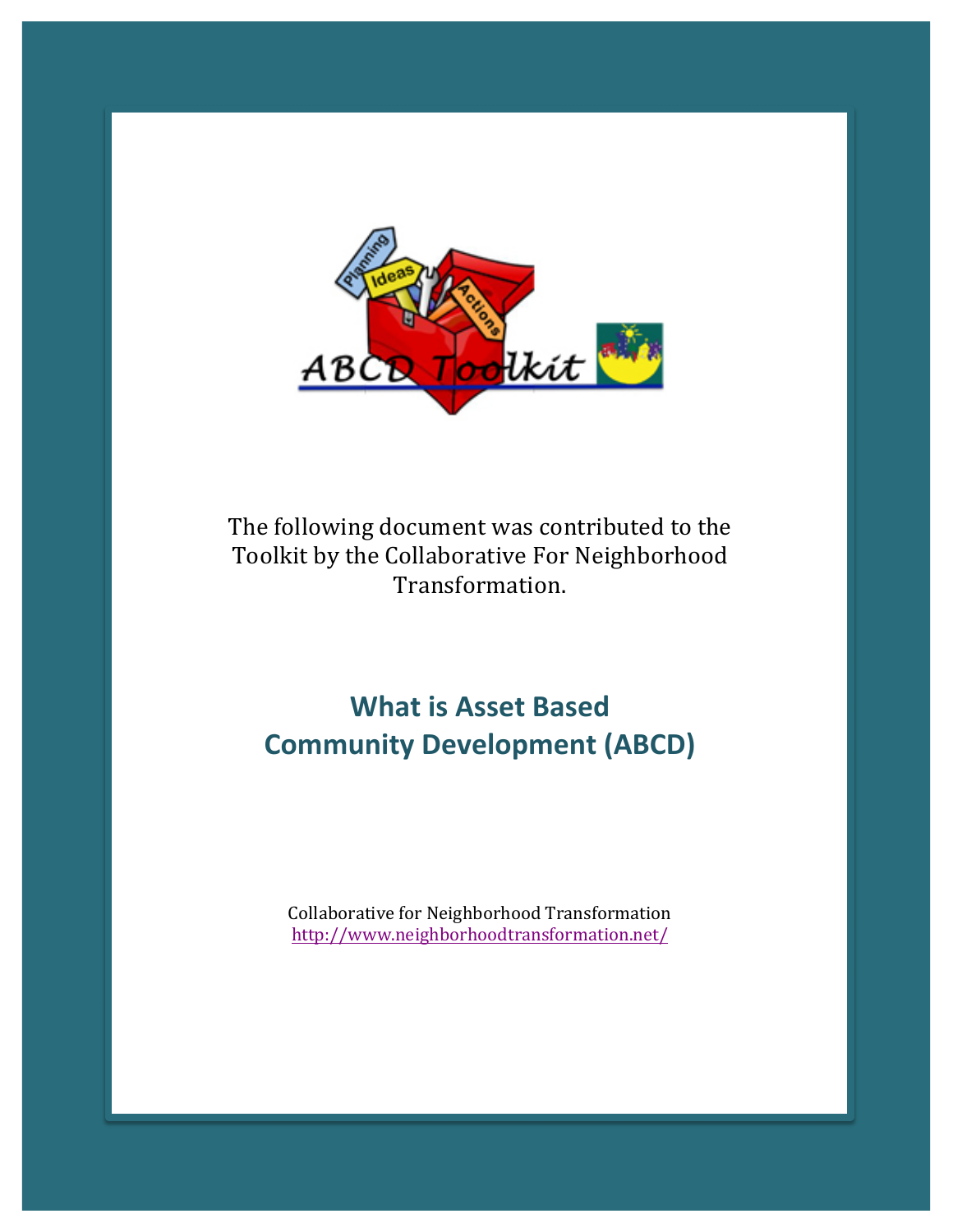# **What is Asset Based Community Development (ABCD)**

Asset Based Community Development (ABCD) is a *strategy* for sustainable communitydriven development. Beyond the mobilization of a particular community, ABCD is concerned with how to link micro-assets to the macro-environment. The appeal of ABCD lies in its premise that communities can drive the development process themselves by identifying and mobilizing existing, but often unrecognized assets, and thereby responding to and creating local economic opportunity.

ABCD builds on the assets that are already found in the community and mobilizes individuals, associations, and institutions to come together to build on their assets-- not concentrate on their needs. An extensive period of time is spent in identifying the assets of individuals, associations, and then institutions before they are mobilized to work together to build on the identified assets of all involved. Then the identified assets from an individual are matched with people or groups who have an interest or need in that asset. The key is to begin to use what is already in the community.

In the past when a person had a need they went to their neighborhood for assistance. But this has shifted today to the belief that the neighbor does not have the skills to help them, therefore we must go to a professional for assistance.

The Welfare system today works in such a way that professionals have made clients and recipients of the poor, robbing them of the support from their neighbors who now think that they are not skilled enough to help. This leads to isolation of the individuals. The poor begin to see themselves as people with special needs that can only be met by outsiders, but this can be changed through the ABCD process.

A second power of ABCD is found in the local associations who should drive the community development process and leverage additional support and entitlements. These associations are the vehicles through which all a community's assets can be identified and then connected to another in ways that multiply their power and effectiveness. Users of the ABCD approach are deliberate in their intentions to lead by stepping back. Existing associations and networks (whether formal or informal) are assumed to be the source of constructive energy in the community. Community-driven development is done rather than development driven by external agencies.

ABCD draws out strengths and successes in a community's shared history as its starting point for change. Among all the assets that exist in the community, ABCD pays particular attention to the assets inherent in social relationships, as evident in formal and informal associations and networks.

ABCD's community-driven approach is in keeping with the principles and practice of *participatory approaches development,* where active participation and empowerment (and the prevention of disempowerment) are the basis of practice. It is a strategy directed towards sustainable, economic development that is community-driven.

## **Guiding Principles for ABCD**

Most communities address social and economic problems with only a small amount of their total capacity. Much of the community capacity is not used and is needed! This is the challenge and opportunity of community engagement. Everyone in a community has something to offer. There is no one we don't need.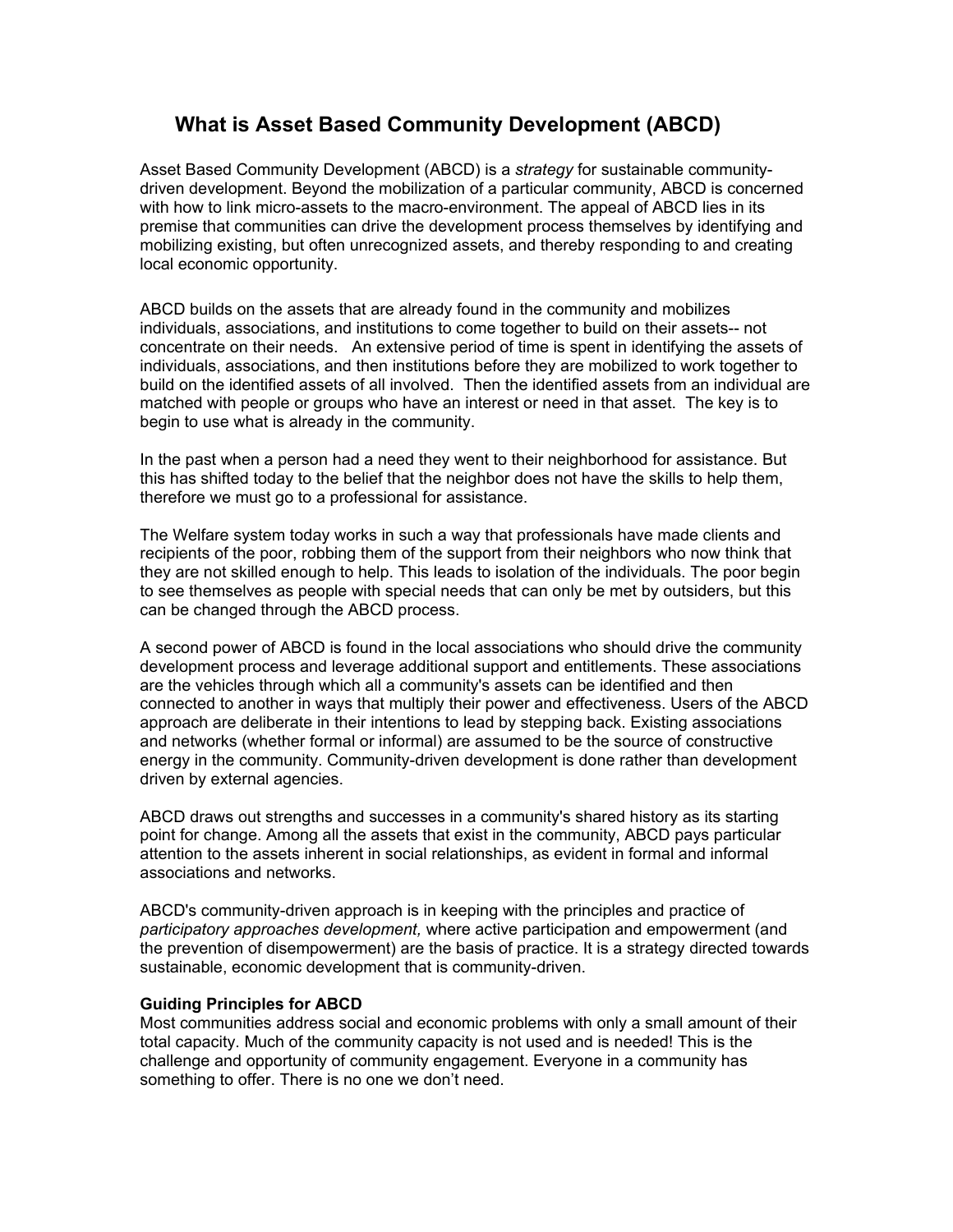- Everyone Has Gifts with rare exception; people can contribute and want to contribute. Gifts must be discovered.
- Relationships Build a Community see them, make them, and utilize them. An intentional effort to build and nourish relationships is the core of ABCD and of all community building.
- Citizens at the Center, it is essential to engage the wider community as actors (citizens) not just as recipients of services (clients).
- Leaders Involve Others as Active Members of the Community. Leaders from the wider community of voluntary associations, congregations, neighborhoods, and local business, can engage others from their sector. This "following" is based on trust, influence, and relationship.
- People Care About Something agencies and neighborhood groups often complain about apathy. Apathy is a sign of bad listening. People in communities are motivated to act. The challenge is to discover what their motivation is.
- Motivation to Act must be identified. People act on certain themes they feel strongly about, such as; concerns to address, dreams to realize, and personal talents to contribute. Every community is filled with invisible "motivation for action". Listen for it.
- Listening Conversation one-on-one dialogue or small group conversations are ways of discovering motivation and invite participation. Forms, surveys and asset maps can be useful to guide intentional listening and relationship building.
- Ask, Ask, Ask asking and inviting are key community-building actions. "Join us. We need you." This is the song of community.
- Asking Questions Rather Than Giving Answers Invites Stronger Participation. People in communities are usually asked to follow outside expert's answers for their community problems. A more powerful way to engage people is to invite communities to address 'questions' and finding their own answer-- with agencies following up to help.
- A Citizen-Centered "Inside-Out" Organization is the Key to Community Engagement A "citizen-centered" organization is one where local people control the organization and set the organization's agenda.
- Institutions Have Reached Their Limits in Problem-Solving all institutions such as government, non-profits, and businesses are stretched thin in their ability to solve community problems. They can not be successful without engaging the rest of the community in solutions.
- Institutions as Servants people are better than programs in engaging the wider community. Leaders in institutions have an essential role in community-building as they lead by "stepping back," creating opportunities for citizenship, care, and real democracy.

# **Five Key Assets in ABCD**

Communities can no longer be thought of as complex masses of needs and problems, but rather diverse and potent webs of gifts and assets. Each community has a unique set of skills and capacities to channel for community development. ABCD categorizes asset inventories into five groups:

- Individuals: At the center of ABCD are residents of the community that have gifts and skills. Everyone has assets and gifts. Individual gifts and assets need to be recognized and identified. In community development you cannot do anything with people's needs, only their assets. Deficits or needs are only useful to institutions.
- Associations: Small informal groups of people, such as clubs, working with a common interest as volunteers are called associations in ABCD and are critical to community mobilization. They don't control anything; they are just coming together around a common interest by their individual choice.